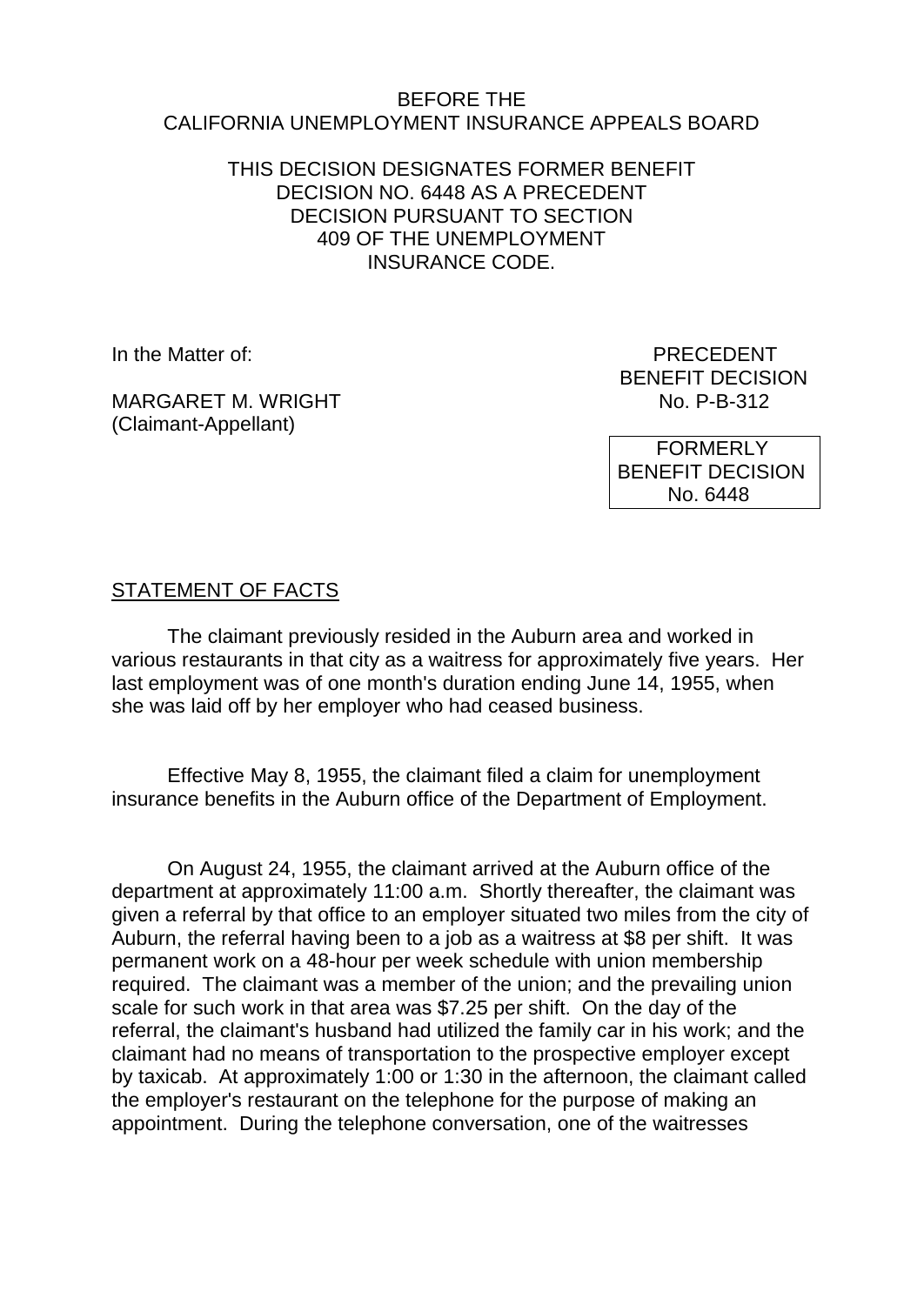of the prospective employer informed the claimant that the individual who did the hiring would not be there until the following morning. On the following morning, the claimant reported to the employer by using the family car and was told by the employer that the position had been filled.

On September 6, 1955, the department issued a determination holding the claimant subject to disqualification for a period of five weeks under section 1257(b) of the Unemployment Insurance Code on the ground that the claimant had failed to apply for suitable employment when notified by a public employment office. The period of disqualification commenced August 21, 1955.

The claimant appealed to a referee from such determination; and the referee affirmed it. The claimant, on November 6, 1955, appealed to the Appeals Board from the decision of the referee.

The question presented to us for consideration is whether or not the claimant exercised due diligence in reporting to the prospective employer.

## REASONS FOR DECISION

Section 1257(b) of the Unemployment Insurance Code provided in pertinent part as follows:

"1257. An individual is also disqualified for unemployment compensation benefits if:

\* \* \*

"(b) He, without good cause, refused to accept suitable employment when offered to him or failed to apply for suitable employment when notified by a public employment office."

The question of ordinary diligence must be decided from the circumstances of each particular case. If it appears from the facts that an individual is chargeable with negligence in not promptly applying for work and thereby loses an opportunity to secure employment, such individual would be subject to disqualification under section 1257(b) of the code. On the other hand, if the facts are such as to demonstrate that the individual did everything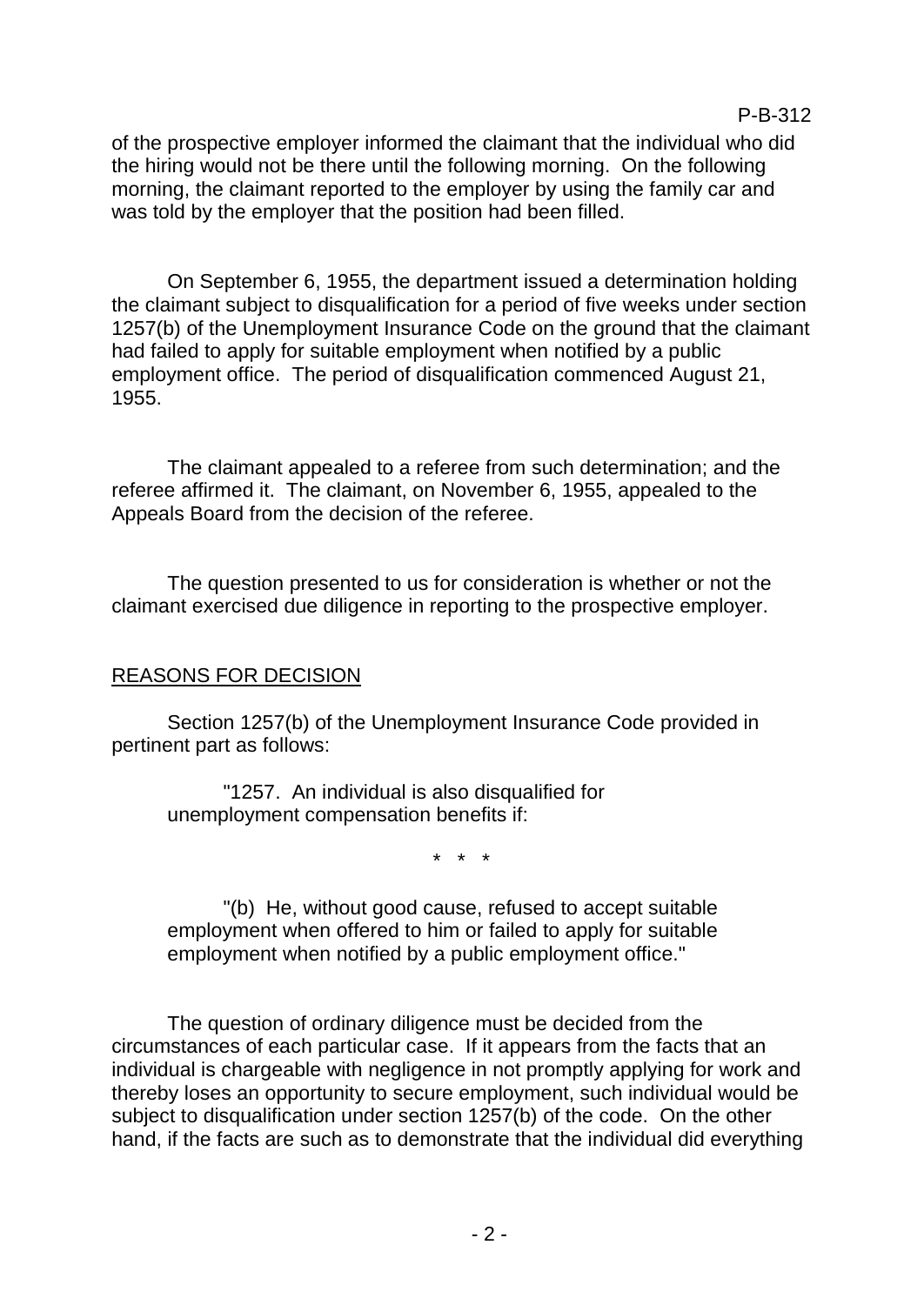in his or her power that an ordinary and reasonably prudent individual would have done, then no disqualification under section 1257(b) of the code is proper.

In the instant proceeding, the claimant was given a referral to the prospective employment shortly before noon on August 24, 1955. Not having the family car at her disposal and faced with a transportation problem to the employer's place of business, the claimant called the employer by telephone for the purpose of making an appointment and learned in that telephone conversation that the individual authorized to do the hiring would not be available until the following morning. She promptly reported to the employer on the following morning and was informed that the employer had already made his selection. It is significant to note that the purpose of the claimant's telephone contact with the employer on August 24, 1955, was not for the purpose of presenting her qualifications or a discussion of the job but merely for the purpose of making an appointment.

Under these circumstances, we are of the opinion that the claimant, as a reasonably prudent person, actively pursued the referral which she was given by the local office. Therefore, we conclude that the claimant did not lose an employment opportunity through any fault attributable to her and is not subject to disqualification under the code (Benefit Decision No. 4517).

#### DECISION

The decision of the referee is reversed. Benefits are payable provided the claimant is otherwise eligible.

Sacramento, California, February 23, 1956.

CALIFORNIA UNEMPLOYMENT INSURANCE APPEALS BOARD

MICHAEL B. KUNZ, Chairman

GLENN V. WALLS

ARNOLD L. MORSE